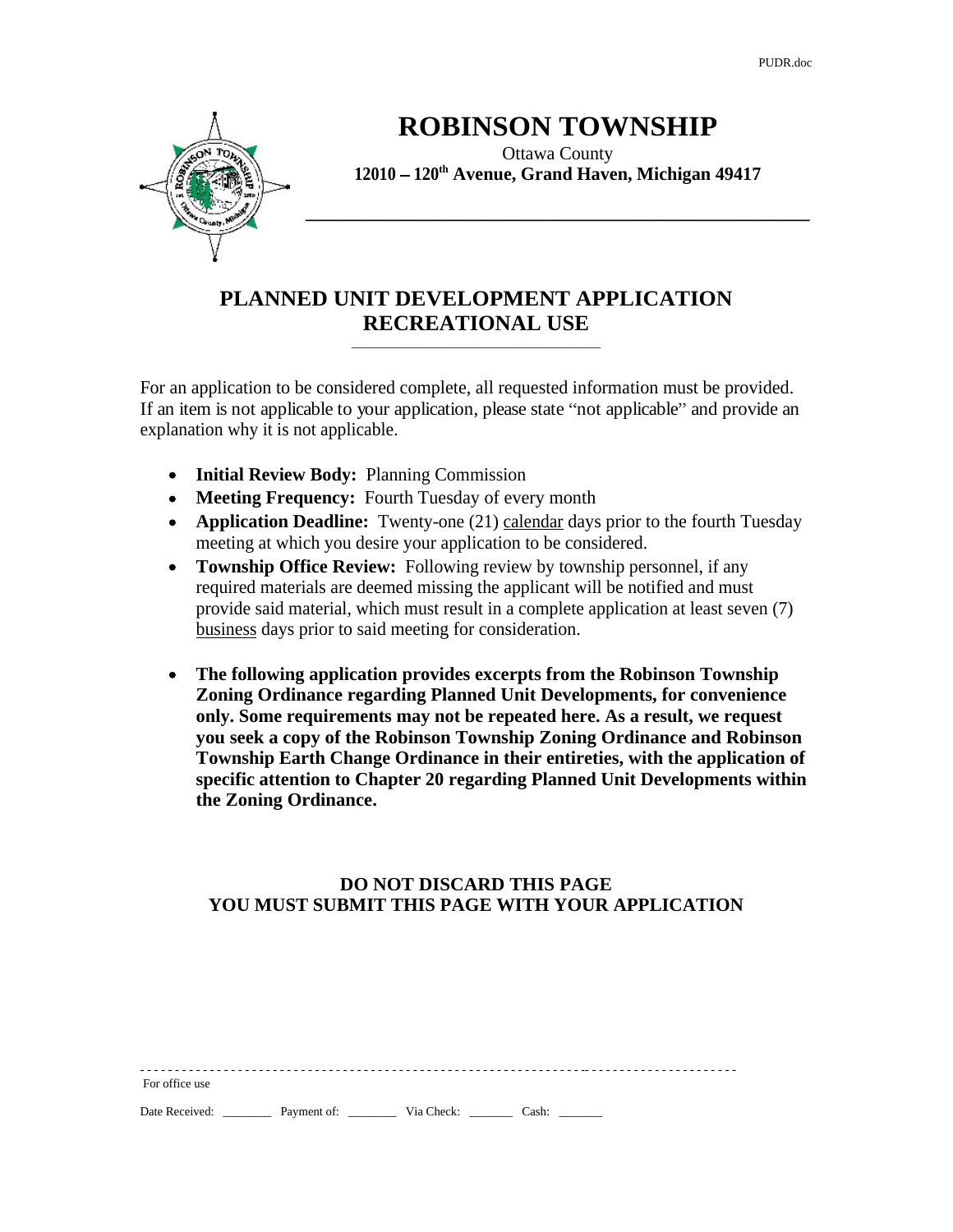PUDR.doc

 $\overline{\phantom{a}}$  , and the contract of the contract of the contract of the contract of the contract of the contract of the contract of the contract of the contract of the contract of the contract of the contract of the contrac



# **ROBINSON TOWNSHIP**

Ottawa County **12010 120th Avenue, Grand Haven, Michigan 49417**

# **PLANNED UNIT DEVELOPMENT APPLICATION RECREATIONAL USE**

### APPLICATION FEE: \$1,500 + ADDITIONAL EXPENSES

#### **SECTION 20.10 - MINIMUM SIZE**

The proposed area of land for a Recreational Use Planned Unit Development shall be no less than seven (7) acres.

#### **SECTION 20.3 - PROCEDURES**

Planned unit developments shall be approved in accordance with the procedures and requirements hereinafter specified. Any lot or parcel of land or portion thereof is eligible for Planned Unit Development Zoning District rezoning, provided it meets the minimum size specified. The Planning Commission in making its report and recommendation to the Township Board as provided in Section 20.6 hereinafter and the Township Board in granting or denying approval of the Planned Unit Development Zoning District as provided in Section 20.9 hereinafter shall each consider the following standards.

- (A) Whether the proposed planned unit development is consistent with and promotes the intent and purpose of this Ordinance and the considerations referenced in Section 20.1 hereinbefore.
- (B) Whether the proposed planned unit development is compatible with adjacent uses and population densities of land, adjacent concentrations of populations, the natural environment, and the capacities of public services and facilities affected by the planned unit development.
- (C) Whether the planned unit development is consistent with the public health, safety, and welfare of the Township.
- (D) Whether the planned unit development is compatible with the Township=s Master Land Use Plan and existing zoning.
- (E) Whether the planned unit development meets the requirements, terms and conditions of the Robinson Township Earth Change Ordinance, as amended, as if the Earth Change Ordinance applied to the planned unit development.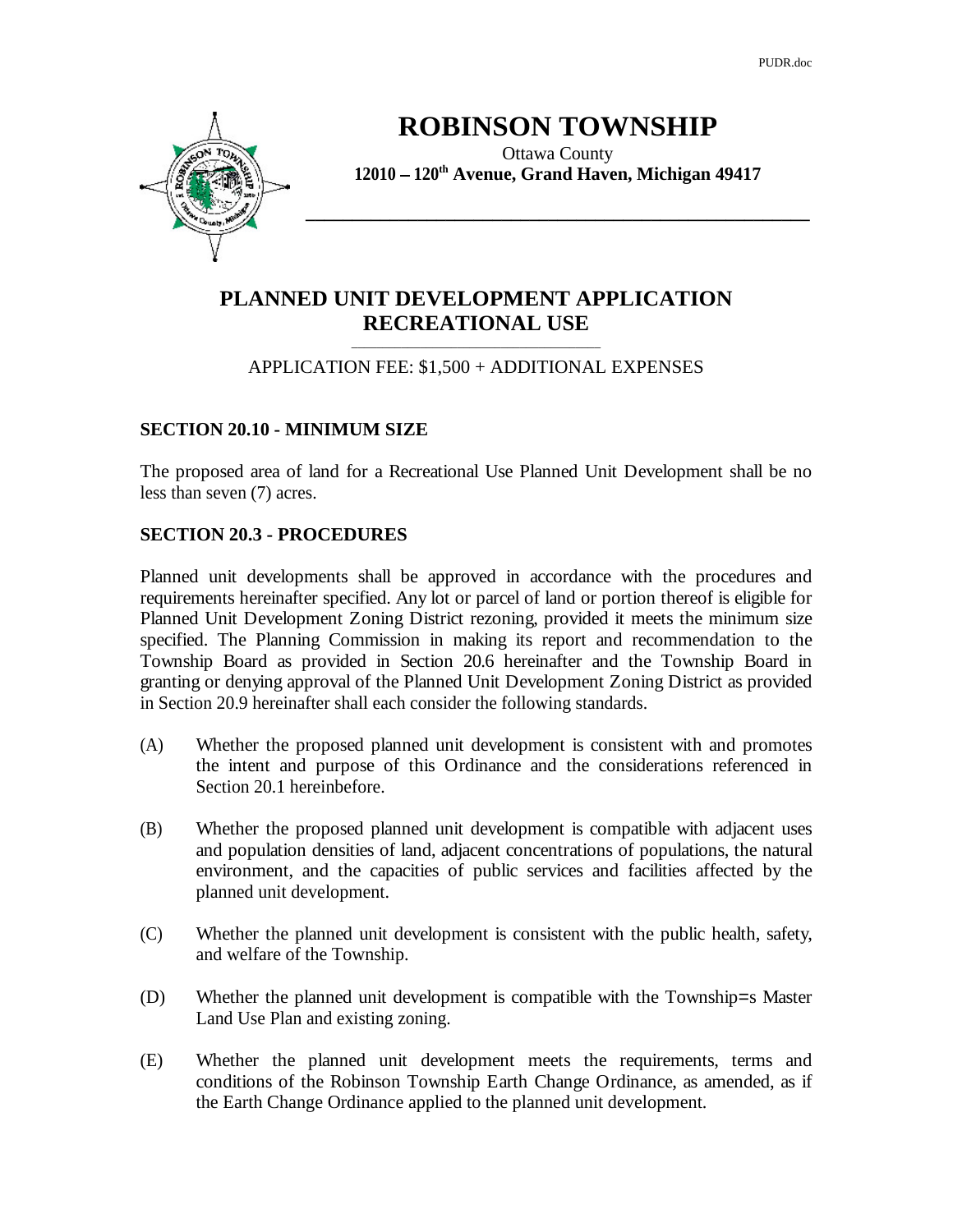#### **SECTION 20.4 - PRELIMINARY DEVELOPMENT PLAN**

Applicants for Planned Unit Development Zoning District rezoning shall prepare and submit fifteen (15) copies of a preliminary development plan for the planned unit development. This development plan shall set forth, in general terms, the proposed uses to be developed in the planned unit development and the following specific information.

- (A) Legal description of the land included in the Planned Unit Development Zoning District.
- (B) Small-scale sketch of properties, streets, and uses within one-half  $(\frac{1}{2})$  mile of the proposed Planned Unit Development Zoning District.
- (C) A map to scale showing any existing or proposed arrangement of:
	- (1) Streets;
	- (2) Lots, condominium sites, buildings and structures;
	- (3) Access points;
	- (4) Other transportation arrangements;
	- (5) Buffer strips or common areas such as recreational grounds, nature preserves or open space easements; and
	- (6) Any on-site sewage treatment facilities and water supplies; proposed routing of transmission or distribution systems of any utilities; location of any water retention facilities (i.e., storm water); underground utilities, including without limitation electric and telephone.
- (D) A narrative describing:
	- (1) The overall objectives of the planned unit development;
	- (2) Method of financing;
	- (3) Number of acres allocated to each use;
	- (4) Gross and net densities of each use (density shall be calculated using methods of greatest applicability to each use and net density shall be calculated to most closely reflect only those areas clearly assigned and usable by each use); the same state of  $\mathbf{L}$  is the same state of  $\mathbf{L}$
	- (5) Proposed method of providing necessary sewer and water services, as well as other public and private utilities; and